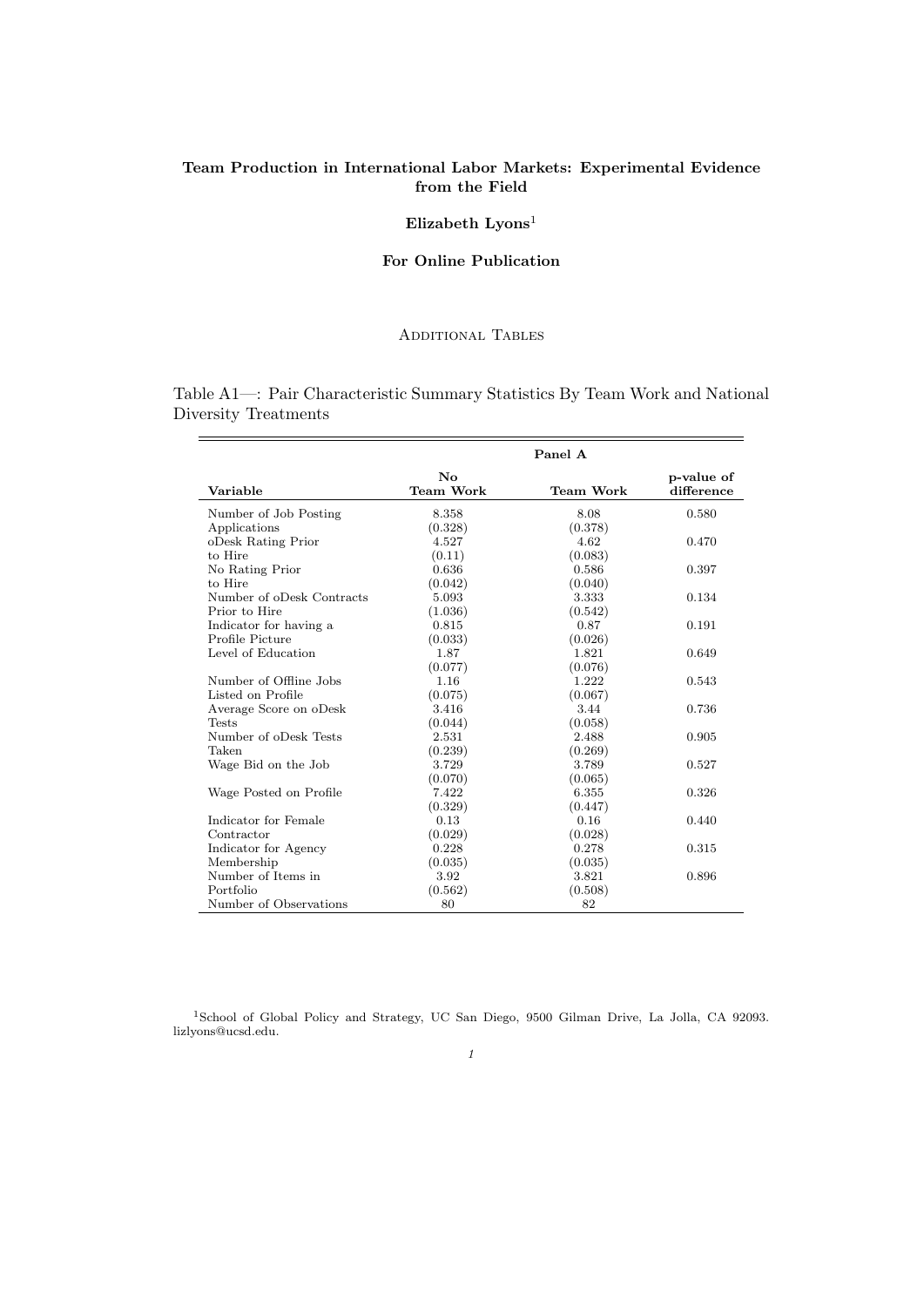|                           |                           | Panel B                   |            |
|---------------------------|---------------------------|---------------------------|------------|
|                           | $\mathbf{N}\mathbf{o}$    |                           | p-value of |
| Variable                  | <b>National Diversity</b> | <b>National Diversity</b> | difference |
| Number of Job Posting     | 8.15                      | 8.287                     | 0.786      |
| Applications              | (0.318)                   | (0.386)                   |            |
| oDesk Rating Prior        | 4.543                     | 4.607                     | 0.635      |
| to Hire                   | (0.112)                   | (0.080)                   |            |
| No Rating Prior           | 0.619                     | 0.604                     | 0.796      |
| to Hire                   | (0.043)                   | (0.04)                    |            |
| Number of oDesk Contracts | 3.625                     | 4.787                     | 0.324      |
| Prior to Hire             | (0.713)                   | (0.927)                   |            |
| Indicator for having a    | 0.863                     | 0.823                     | 0.356      |
| Profile Picture           | (0.029)                   | (0.031)                   |            |
| Level of Education        | 1.875                     | 1.817                     | 0.594      |
|                           | (0.079)                   | (0.074)                   |            |
| Number of Offline Jobs    | 1.2                       | 1.183                     | 0.866      |
| Listed on Profile         | (0.076)                   | (0.067)                   |            |
| Average Score on oDesk    | 3.464                     | 3.394                     | 0.335      |
| <b>Tests</b>              | (0.056)                   | (0.045)                   |            |
| Number of oDesk Tests     | 2.175                     | 2.835                     | $0.066*$   |
| Taken                     | (0.207)                   | (0.288)                   |            |
| Wage Bid on the Job       | 3.788                     | 3.731                     | 0.550      |
|                           | (0.068)                   | (0.067)                   |            |
| Wage Posted on Profile    | 6.611                     | 7.159                     | 0.326      |
|                           | (0.329)                   | (0.447)                   |            |
| Indicator for Female      | 0.131                     | 0.159                     | 0.495      |
| Contractor                | (0.029)                   | (0.027)                   |            |
| Indicator for Agency      | 0.231                     | 0.274                     | 0.38       |
| Membership                | (0.036)                   | (0.034)                   |            |
| Number of Items in        | 4.269                     | 3.482                     | 0.299      |
| Portfolio                 | (0.588)                   | (0.477)                   |            |
| Number of Observations    | 80                        | 82                        |            |

Notes: Standard errors are in parentheses. \* significant at 10%; \*\* significant at 5%; \*\*\* significant at 1%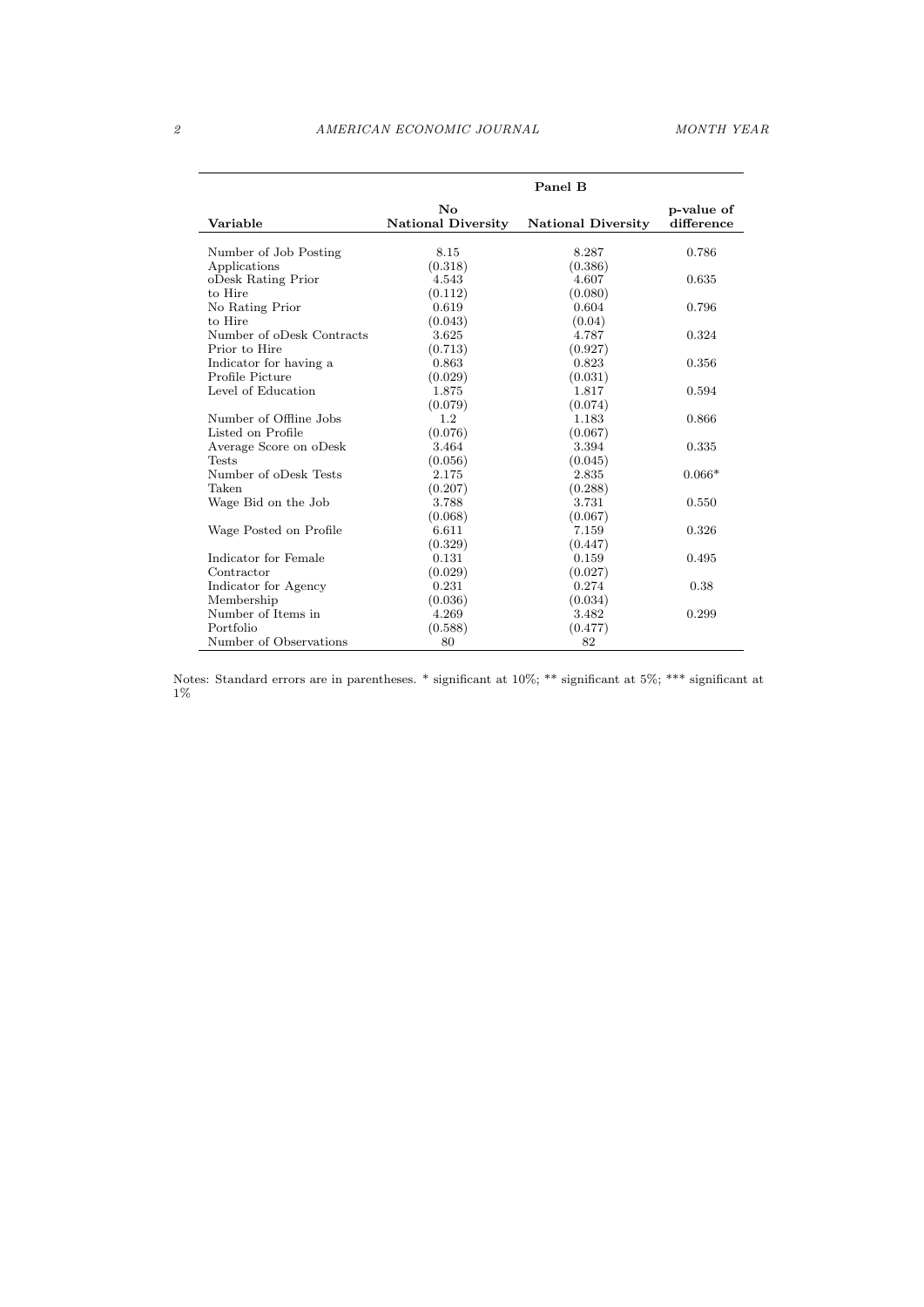# Table A2—: Effect of Team Work & National Diversity on Team Performance, Robustness to Pairs with Contractors who Lost Contact

| Pairs with Lost Contractors                             | (1)<br>$\left( 2\right)$<br>Average Performance Assigned |                        | $\left( 3\right)$      | (4)<br>Dropped from Sample |
|---------------------------------------------------------|----------------------------------------------------------|------------------------|------------------------|----------------------------|
|                                                         | Ouput                                                    | Producitivity          | Output                 | Productivity               |
| Team Work                                               | $0.315*$                                                 | $0.068**$              | $0.359**$              | $0.076**$                  |
| National Diversity*Team Work                            | (0.164)<br>$-0.692***$                                   | (0.033)<br>$-0.168***$ | (0.170)<br>$-0.780***$ | (0.034)<br>$-0.187***$     |
|                                                         | (0.232)                                                  | (0.049)                | (0.245)                | (0.053)                    |
| $H_o$ : Team Work+National Diversity<br>$*$ Team Work=0 | $0.007***$                                               | $0.002$ ***            | $0.003***$             | $0.001***$                 |
| Observations                                            | 162                                                      | 162                    | 153                    | 153                        |
| Mean Dependant Variable Independent Work                | 1.115                                                    | 0.13                   | 1.115                  | 0.137                      |
| R-squared                                               | 0.278                                                    | 0.262                  | 0.301                  | 0.279                      |

Notes: An observation is a pair of workers. Robust standard errors in parentheses. Country pair and week fixed effects are included in all regressions. Controls included in all regressions are team averages for member education, platform experience, non-platform work experience, number of platform tests, presence of a profile page, gender, wage bid, and agency membership. Output is the total number of features added by an observation. Productivity is the total number of features added by an observation divided by the number of hours worked on the task by the pair. The H*o*: Team Work+National Diversity\*Team Work=0 row reports the p-values of this test. \* significant at 10%; \*\* significant at  $5\%$ ; \*\*\* significant at  $1\%$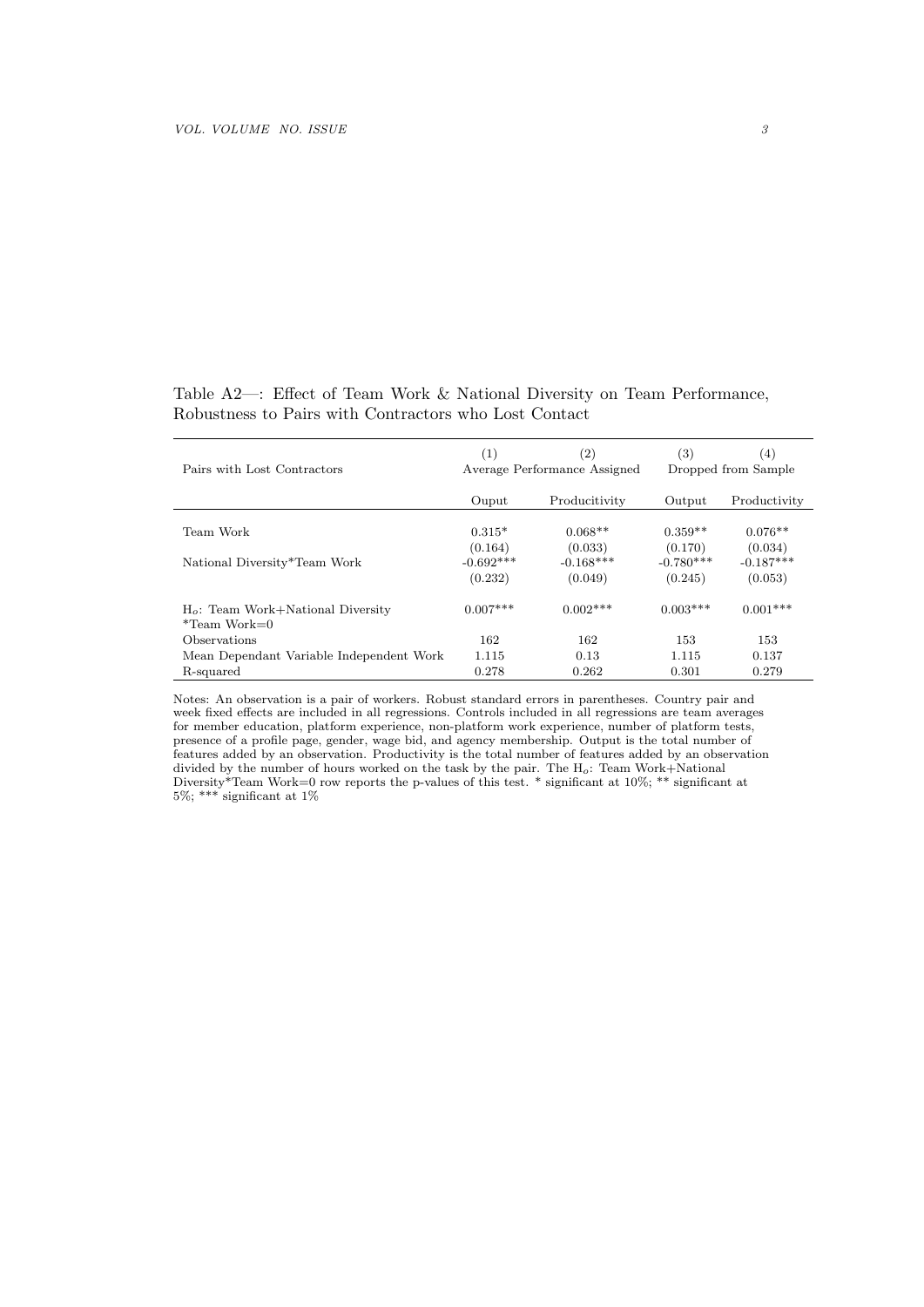|                                          | (1)         | (2)          |
|------------------------------------------|-------------|--------------|
|                                          | Output      | Productivity |
| Team Work                                | $0.344**$   | $0.076**$    |
|                                          | (0.165)     | (0.033)      |
| National Diversity*Team Work             | $-0.707***$ | $-0.170***$  |
|                                          | (0.236)     | (0.050)      |
| Number of oDesk Contracts Prior to Hire  | $-0.010$    | $-0.002$     |
|                                          | (0.012)     | (0.002)      |
| Indicator for having a Profile Picture   | 0.203       | $-0.068$     |
|                                          | (0.258)     | (0.052)      |
| Level of Education                       | $-0.021$    | $-0.004$     |
|                                          | (0.099)     | (0.016)      |
| Number of Offline Jobs Listed on Profile | $-0.001$    | 0.021        |
|                                          | (0.121)     | (0.024)      |
| Number of oDesk Tests Taken              | $-0.007$    | 0.011        |
|                                          | (0.034)     | (0.011)      |
| Wage Bid on the Job                      | $0.213**$   | 0.004        |
|                                          | (0.106)     | (0.017)      |
| Indicator for Agency Membership          | $-0.576***$ | $-0.086***$  |
|                                          | (0.213)     | (0.031)      |
| Indicator for Female Contractor          | $-0.102$    | $-0.045$     |
|                                          | (0.286)     | (0.036)      |
|                                          |             |              |
| Observations                             | 162         | 162          |
| Mean Dependant Variable Independent Work | 1.062       | 0.135        |
| R-squared                                | 0.276       | 0.269        |

Table A3—: Effect of Team Work & National Diversity on Team Performance, Full Set of Controls

Notes: An observation is a pair of workers. Robust standard errors in parentheses. Country pair and week fixed effects are included in all regressions. Output is the total number of features added by an observation. Productivity is the total number of features added by an observation divided by the number of hours worked on the task by the pair. \* significant at  $10\%$ ; \*\* significant at  $5\%$ ; \*\*\* significant at 1%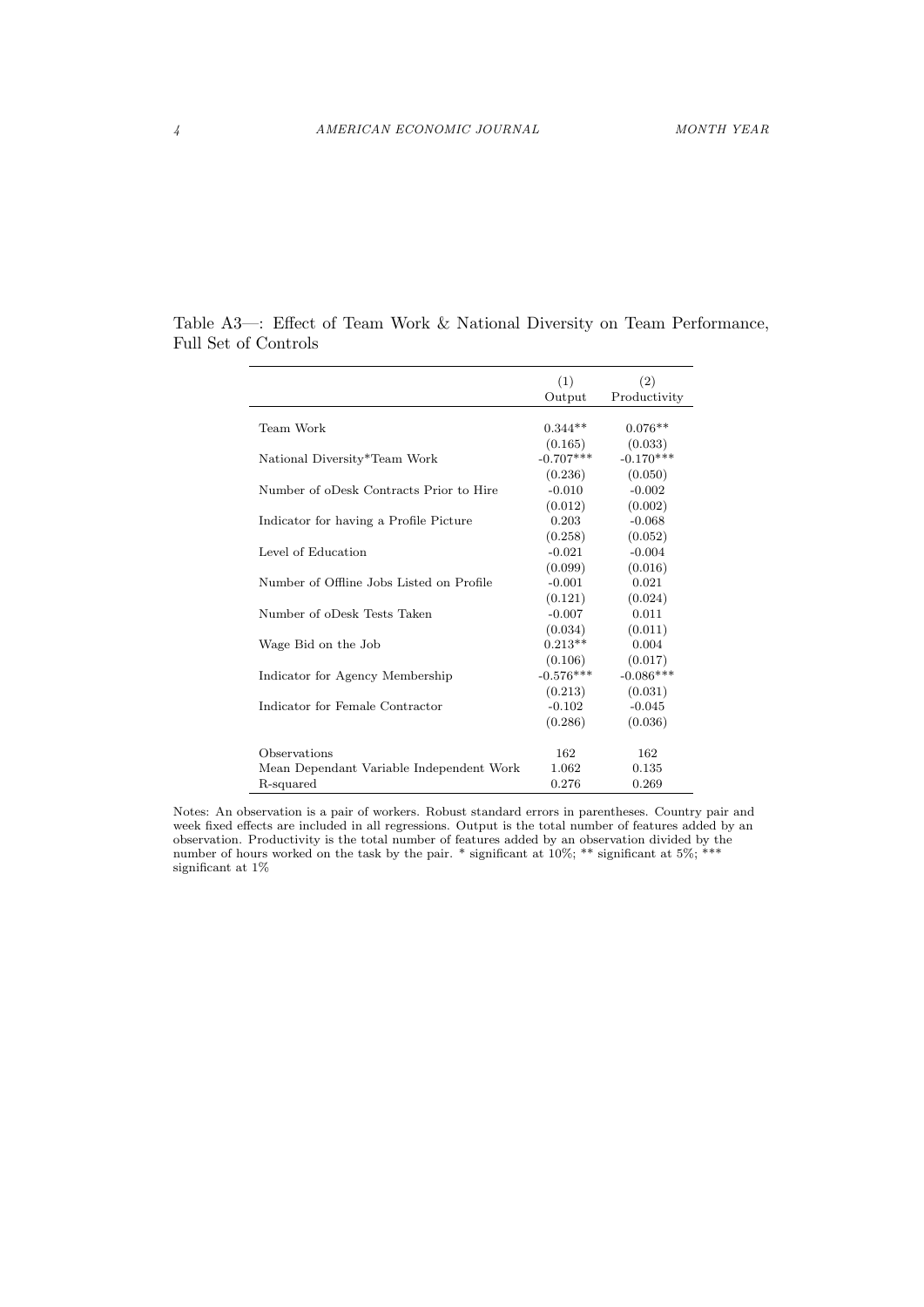|                     | (1)         | (2)         | (3)         | (4)              | (5)            |
|---------------------|-------------|-------------|-------------|------------------|----------------|
|                     | Output      |             |             | Predicted Values |                |
|                     |             |             |             |                  |                |
|                     | Coefficient | No Features | One Feature | Two Features     | Three          |
|                     | Estimates   | Added       | Added       | Added            | Features Added |
|                     |             |             |             |                  |                |
| Team Work           | $0.922***$  | 0.240       | 0.467       | 0.260            | 0.033          |
|                     | (0.321)     |             |             |                  |                |
| National Diversity* | $-1.961***$ | 0.355       | 0.478       | 0.153            | 0.013          |
| Team Work           | (0.466)     |             |             |                  |                |
|                     |             |             |             |                  |                |
| Independent Work    |             | 0.225       | 0.490       | 0.256            | 0.029          |
|                     |             |             |             |                  |                |
| Observations        | 162         |             |             |                  |                |
| Pseudo R-squared    | 0.1308      |             |             |                  |                |
| Wald Chi Squared    | 50.89       |             |             |                  |                |

## Table A4—: Effect of Team Work & National Diversity on Output, Ordered Logit

Notes: An observation is a pair of workers. Robust standard errors in parentheses. Country pair and week fixed effects are included in all regressions. Controls included in all regressions are team averages for member education, platform experience, non-platform work experience, number of platform tests, presence of a profile page, gender, wage bid, and agency membership. Output is the total number of features added by a pair of workers. \* significant at 10%; \*\* significant at 5%; \*\*\* significant at 1%

| Table A5—: Effect of Team Work & National Diversity on Number of Hours |  |  |  |  |  |  |
|------------------------------------------------------------------------|--|--|--|--|--|--|
| Worked                                                                 |  |  |  |  |  |  |

|                                                  | Hours Worked |
|--------------------------------------------------|--------------|
| Team Work                                        | $-0.215$     |
|                                                  | (1.140)      |
| National Diversity*Team Work                     | 0.516        |
|                                                  | (1.570)      |
| $H_o$ : Team Work+National Diversity*Team Work=0 | 0.665        |
| Observations                                     | 162          |
| Mean Dependant Variable Independent Work         | 9.139        |
| R-squared                                        | 0.233        |

Notes: An observation is a pair of workers. Robust standard errors in parentheses. Country pair and week fixed effects are included in all regressions. Controls included in all regressions are team averages for member education, platform experience, non-platform work experience, number of platform tests, presence of a profile page, gender, wage bid, and agency membership. The H*o*: Team Work+National Diversity\*Team Work=0 row reports the p-values of this test. \* significant at 10%; \*\* significant at 5%; \*\*\* significant at 1%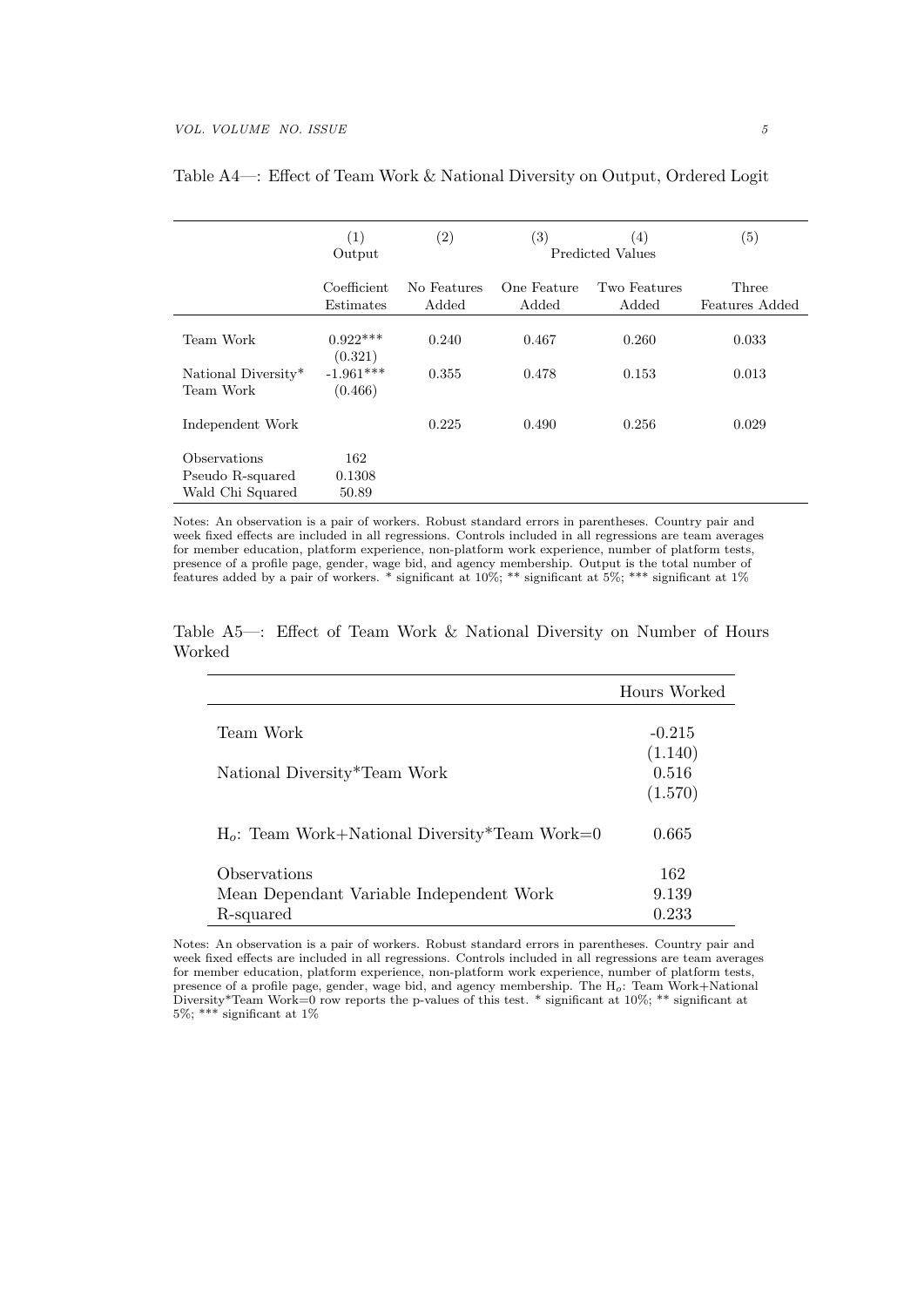|                                                                   | (1)     | (2)      | (3)          | (4)     |
|-------------------------------------------------------------------|---------|----------|--------------|---------|
|                                                                   |         | Output   | Productivity |         |
| Team Work                                                         | 0.262   | 0.176    | 0.027        | 0.027   |
|                                                                   | (0.253) | (0.326)  | (0.028)      | (0.034) |
| India Pair                                                        | 0.100   | $-0.125$ | 0.010        | 0.010   |
|                                                                   | (0.280) | (0.276)  | (0.031)      | (0.062) |
| India Pair <sup>*</sup> Team Work                                 | 0.147   | 0.293    | 0.079        | 0.107   |
|                                                                   | (0.361) | (0.439)  | (0.062)      | (0.070) |
| $H_o$ : India Pair+India Pair <sup>*</sup><br>Team Work=Team Work | 0.959   | 0.987    | 0.159        | 0.210   |
| Controls                                                          | No      | Yes      | No           | Yes     |
| Observations                                                      | 80      | 80       | 80           | 80      |
| Mean Dependant Variable Independent Work,<br>Non-Indian Pairs     | 0.909   | 0.909    | 0.088        | 0.088   |
| R-squared                                                         | 0.062   | 0.537    | 0.087        | 0.501   |

Table A6—: Effect of Team Work & India Pairs on Output and Productivity

Notes: An observation is a pair of workers. Robust standard errors in parentheses. Week fixed effects and controls for team averages for member education, platform experience, non-platform work experience, number of platform tests, presence of a profile page, gender, wage bid, and agency membership are included in columns 2 and 4. Output is the total number of features added by an observation. Productivity is the total number of features added by an observation divided by the number of hours worked on the task by the pair. The H*o*: North-South India Pair+North-South India Pair\*Team Work=Team Work row reports the p-values of this test. The sample is restricted to pairs of contractors from the same country.  $*$  significant at 10%;  $**$  significant at  $1\%$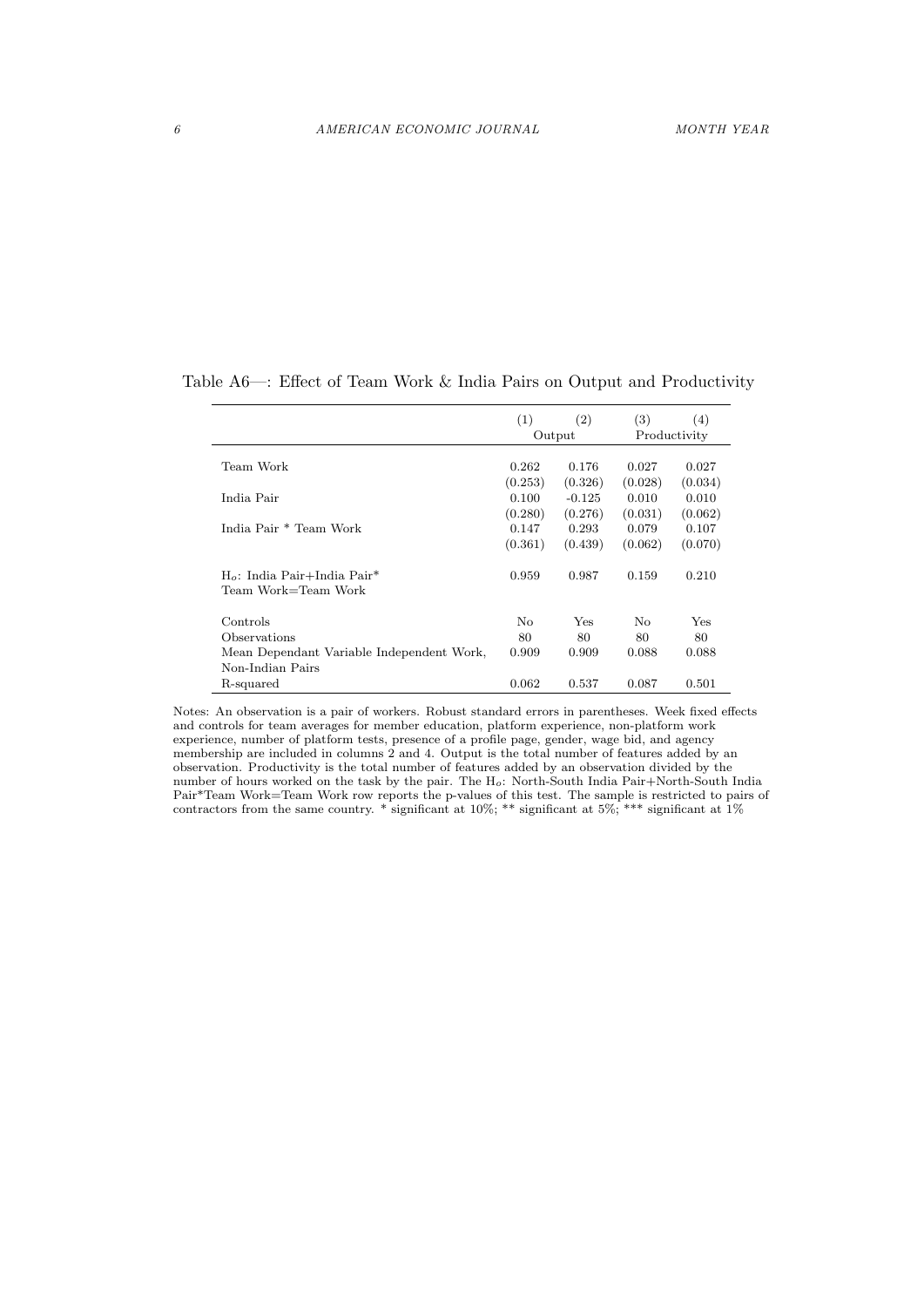|                                                         | (1)      | $\left( 2\right)$ |
|---------------------------------------------------------|----------|-------------------|
| <b>VARIABLES</b>                                        | Output   | Productivity      |
|                                                         |          |                   |
| Team Work                                               | $-0.076$ | $-0.045$          |
|                                                         | (0.276)  | (0.082)           |
| North-South India Pairs                                 | $-0.539$ | $-0.120$          |
|                                                         | (0.504)  | (0.106)           |
| North-South India Pairs* Team Work                      | 0.652    | 0.330             |
|                                                         | (0.567)  | (0.268)           |
| $H_o$ : North-South India Pair+                         | 0.710    | 0.332             |
| North-South India Pair <sup>*</sup> Team Work=Team Work |          |                   |
| Observations                                            | 45       | 45                |
| Mean Dependant Variable Independent Work,               | 0.929    | 0.084             |
|                                                         |          |                   |
| Same Region of India                                    |          | 0.635             |
| R-squared                                               | 0.797    |                   |

Table A7—: Effect of Team Work & North-South India Pairs on Output and Productivity

Notes: An observation is a pair of workers. Robust standard errors in parentheses. Week fixed effects are included in all regressions. Controls included in all regressions are team averages for member education, platform experience, non-platform work experience, number of platform tests, presence of a profile page, gender, wage bid, and agency membership. Output is the total number of features added by an observation. Productivity is the total number of features added by an observation divided by the number of hours worked on the task by the pair.The H*o*: North-South India Pair+North-South India Pair\*Team Work=Team Work row reports the p-values of this test. The sample is restricted to pairs of contractors from India. \* significant at 10%; \*\* significant at 5%; \*\*\* significant at 1%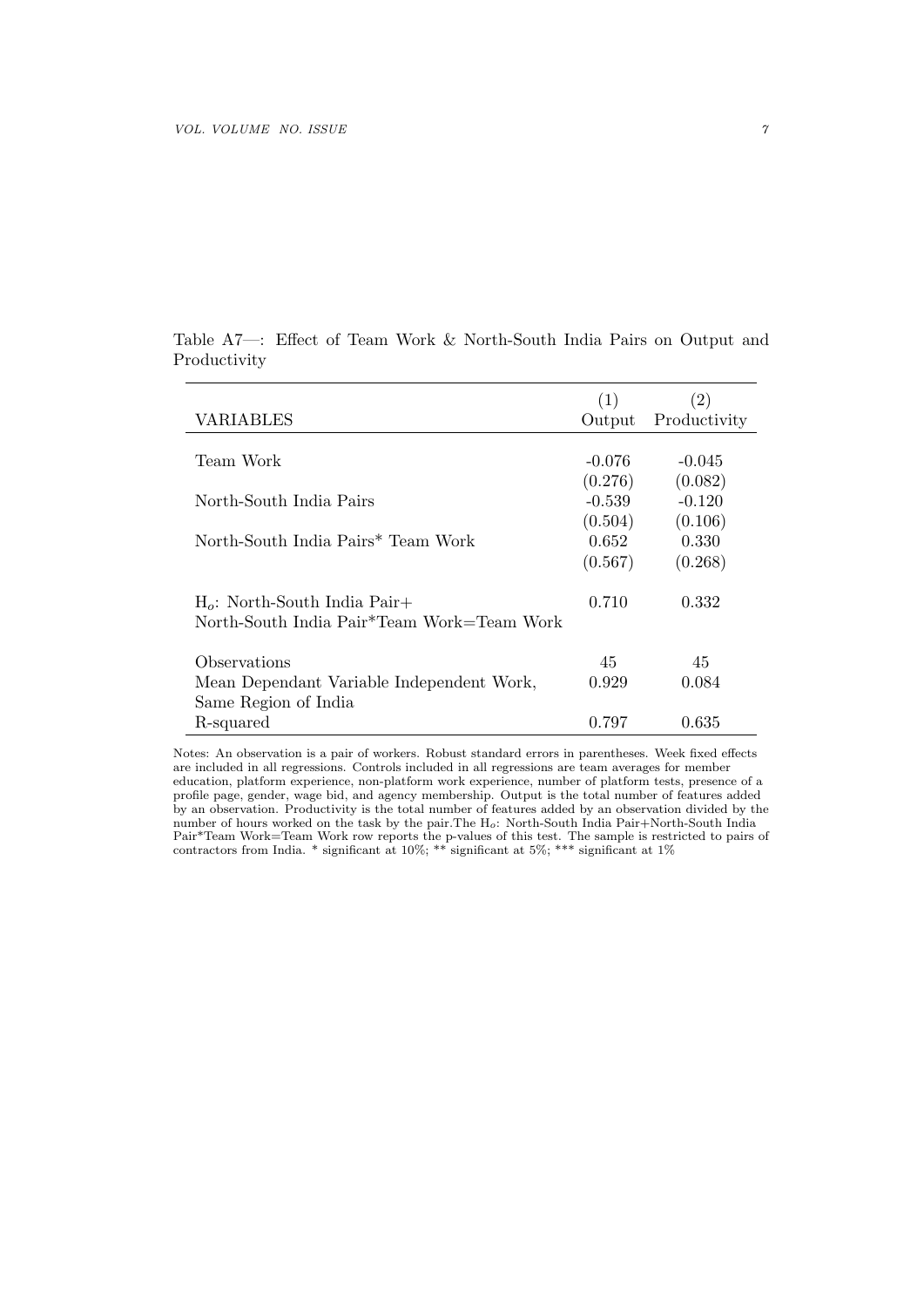|                                                                                                                            | (1)       | (2)       | (3)            | (4)          |
|----------------------------------------------------------------------------------------------------------------------------|-----------|-----------|----------------|--------------|
|                                                                                                                            |           | Output    |                | Productivity |
| Team Work                                                                                                                  | $-0.337*$ | $-0.335*$ | $-0.076**$     | $-0.083**$   |
|                                                                                                                            | (0.171)   | (0.174)   | (0.037)        | (0.039)      |
| Diverse Pairs in Ethnically Similar Regions                                                                                | $-0.082$  | $-0.059$  | $-0.060$       | $-0.033$     |
|                                                                                                                            | (0.262)   | (0.276)   | (0.044)        | (0.035)      |
| Diverse Pairs in Ethnically Similar Regions *                                                                              | $-0.214$  | $-0.238$  | 0.071          | 0.072        |
| Team Work                                                                                                                  | (0.398)   | (0.395)   | (0.069)        | (0.071)      |
| $Ho$ : Diverse Pairs in Ethnically Similar Regions+<br>Diverse Pairs in Ethnically Similar Regions*<br>Team Work=Team Work | 0.912     | 0.918     | 0.189          | 0.125        |
| Country Pair Fixed Effects                                                                                                 | No.       | Yes       | N <sub>o</sub> | Yes          |
| Mean Dependant Variable Independent Work,<br>Non-Similar Pairs                                                             | 1.146     | 1.146     | 0.170          | 0.170        |
| Observations                                                                                                               | 97        | 97        | 97             | 97           |
| R-squared                                                                                                                  | 0.275     | 0.279     | 0.303          | 0.351        |

Table A8—: Effect of Team Work & Ethnically Similar Nationally Diverse Pairs on Output and Productivity

Notes: An observation is a pair of workers. Robust standard errors in parentheses. Week fixed effects are included in all regressions. Controls included in all regressions are team averages for member education, platform experience, non-platform work experience, number of platform tests, presence of a profile page, gender, wage bid, and agency membership. Output is the total number of features added by an observation. Productivity is the total number of features added by an observation divided by the number of hours worked on the task by the pair. Ethnically similar diverse pairs are pairs made up of one contractor from Punjab in India and one from Pakistan, or one contractor from West Bengal in India and one from Bangladesh. The H*o*: Diverse Pairs in Ethnically Similar Regions+Diverse Pairs in Ethnically Similar Regions\*Team Work=Team Work row reports the p-values of this test. The sample is restricted to nationally diverse pairs of contractors. \* significant at 10%; \*\* significant at 5%; \*\* significant at 1%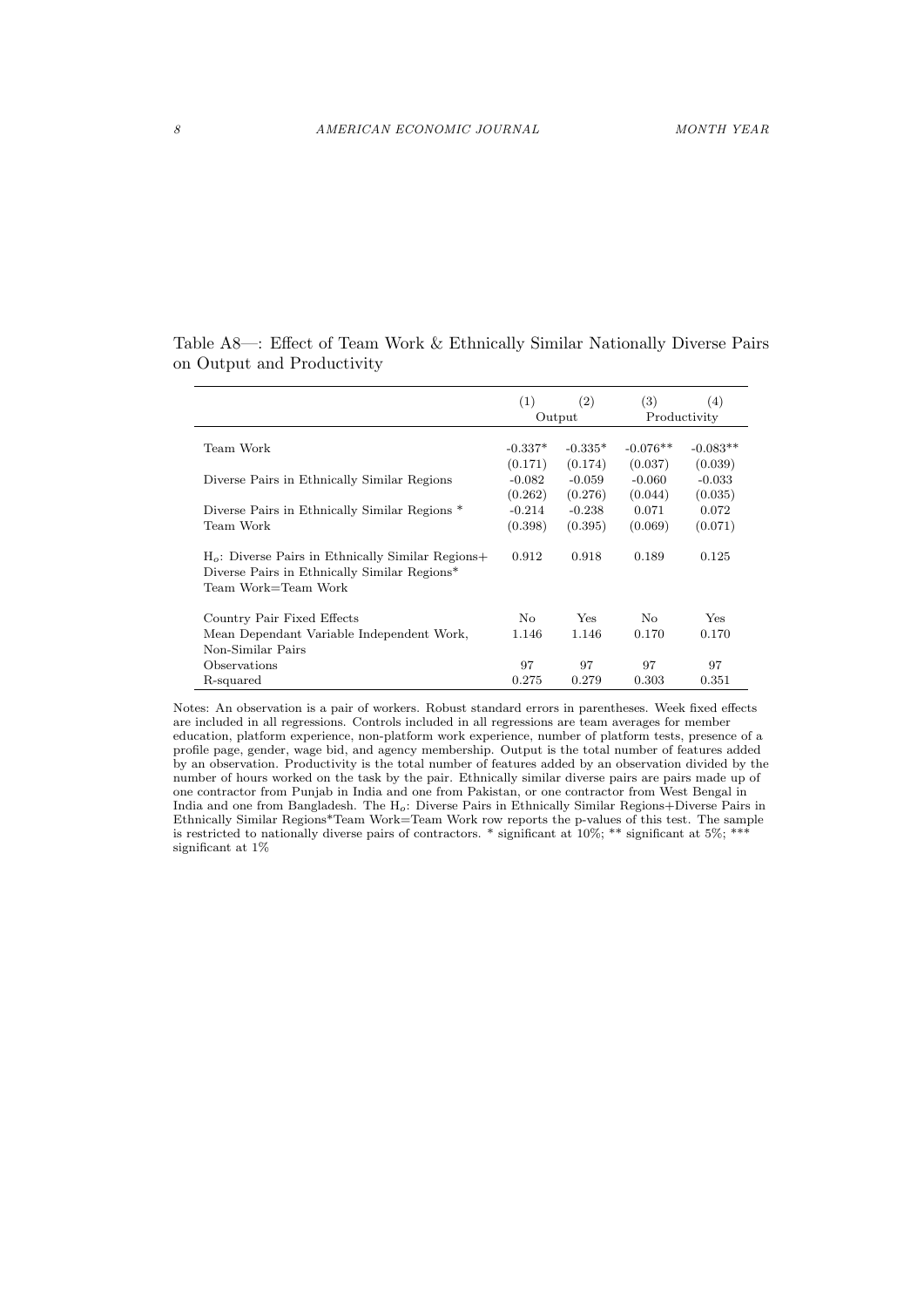|                                                                      | (1)               | (2)                     |
|----------------------------------------------------------------------|-------------------|-------------------------|
|                                                                      | Individual Output | Individual Productivity |
|                                                                      |                   |                         |
| Team Work                                                            | $0.180*$          | 0.027                   |
|                                                                      | (0.107)           | (0.029)                 |
| National Diversity*Team Work                                         | $-0.370**$        | $-0.105***$             |
|                                                                      | (0.145)           | (0.039)                 |
| $H_o$ : Team Work<br>$+$ National Diversity <sup>*</sup> Team Work=0 | $0.048**$         | $0.003***$              |
| <i><b>Observations</b></i>                                           | 324               | 324                     |
| Mean Dependant Variable,                                             |                   |                         |
| Independent Work                                                     | 0.580             | 0.117                   |
| R-squared                                                            | 0.179             | 0.137                   |

Table A9—: Effect of Team Work & National Diversity on Individual Performance

Notes: An observation is an individual worker. Robust standard errors in parentheses. Country pair and week fixed effects included in all regressions. Controls included in all regressions are team averages for member education, platform experience, non-platform work experience, number of platform tests, presence of a profile page, gender, wage bid, and agency membership. Individual Output is the total number of features added by an individual. Individual productivity is the total number of features added by an observation divided by the number of hours worked on the task by the individual. The H*o*: Team Work+National Diversity\*Team Work=0 row reports the p-values of this test. \* significant at 10%; \*\* significant at 5%; \*\*\* significant at 1%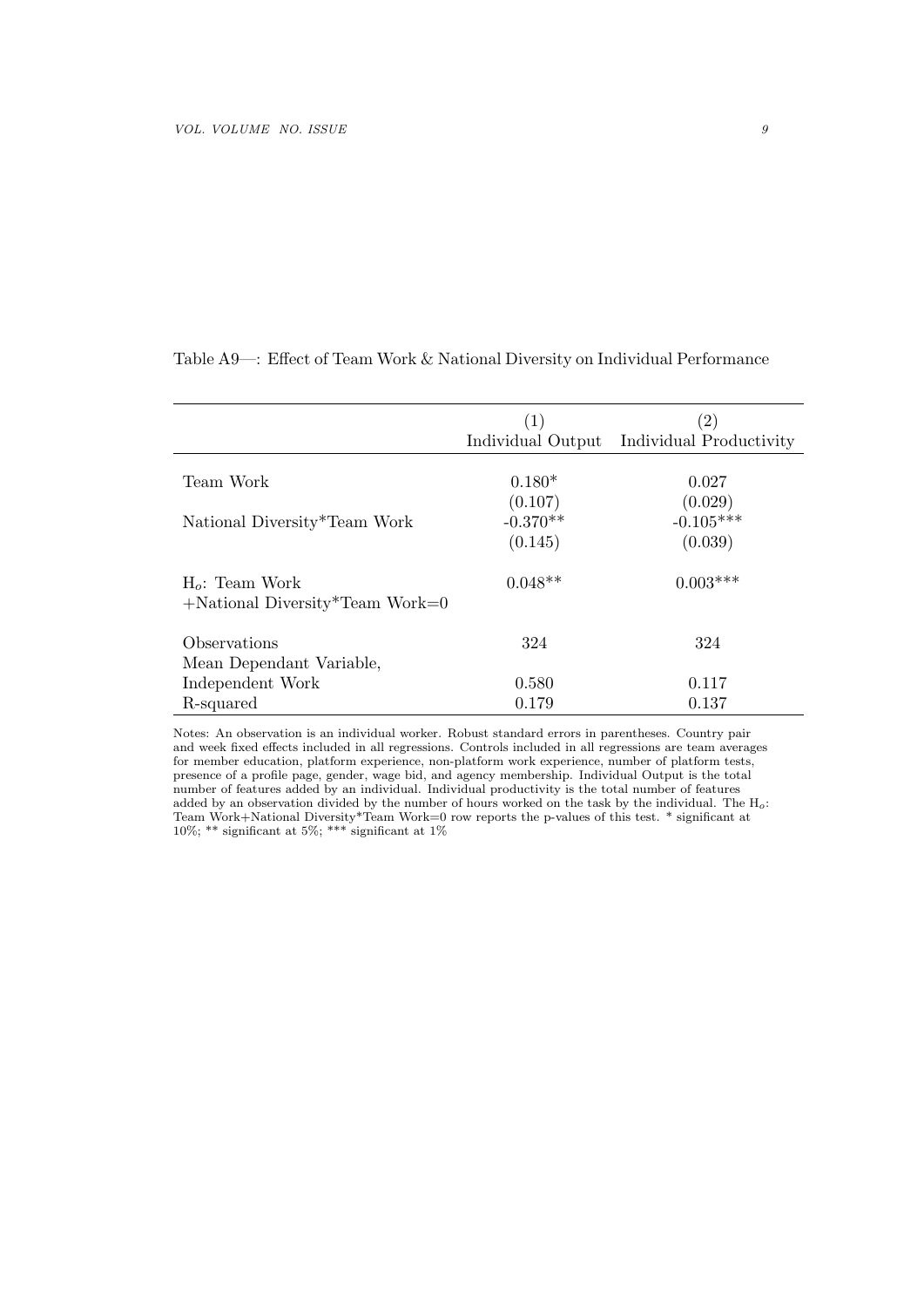|                          | (1)         |                          |
|--------------------------|-------------|--------------------------|
|                          | Team Output | <b>Team Productivity</b> |
| National Diversity       | $-0.526***$ | $-0.112**$               |
|                          | (0.178)     | (0.051)                  |
| Observations             | 81          | 81                       |
| Mean Dependent Variable, |             |                          |
| No National Diversity    | 1.375       | 0.173                    |
| R-squared                | 0.458       | 0.329                    |

Table A10—: Effect of National Diversity on Output and Productivity Among Teams

Notes: An observation is a pair of workers. Robust standard errors in parentheses. Country pair and week fixed effects are included in all regressions. Controls are team averages for member education, platform experience, non-platform work experience, number of platform tests, presence of a profile page, gender, wage bid, and agency membership. Team Output is the total number of features added by an observation. Team Productivity is the total number of features added by an observation divided by the number of hours worked on the task by the pair. Sample is restricted to pairs of workers in the team treatment of the experiment. \* significant at 10%; \*\* significant at 5%; \*\*\* significant at 1%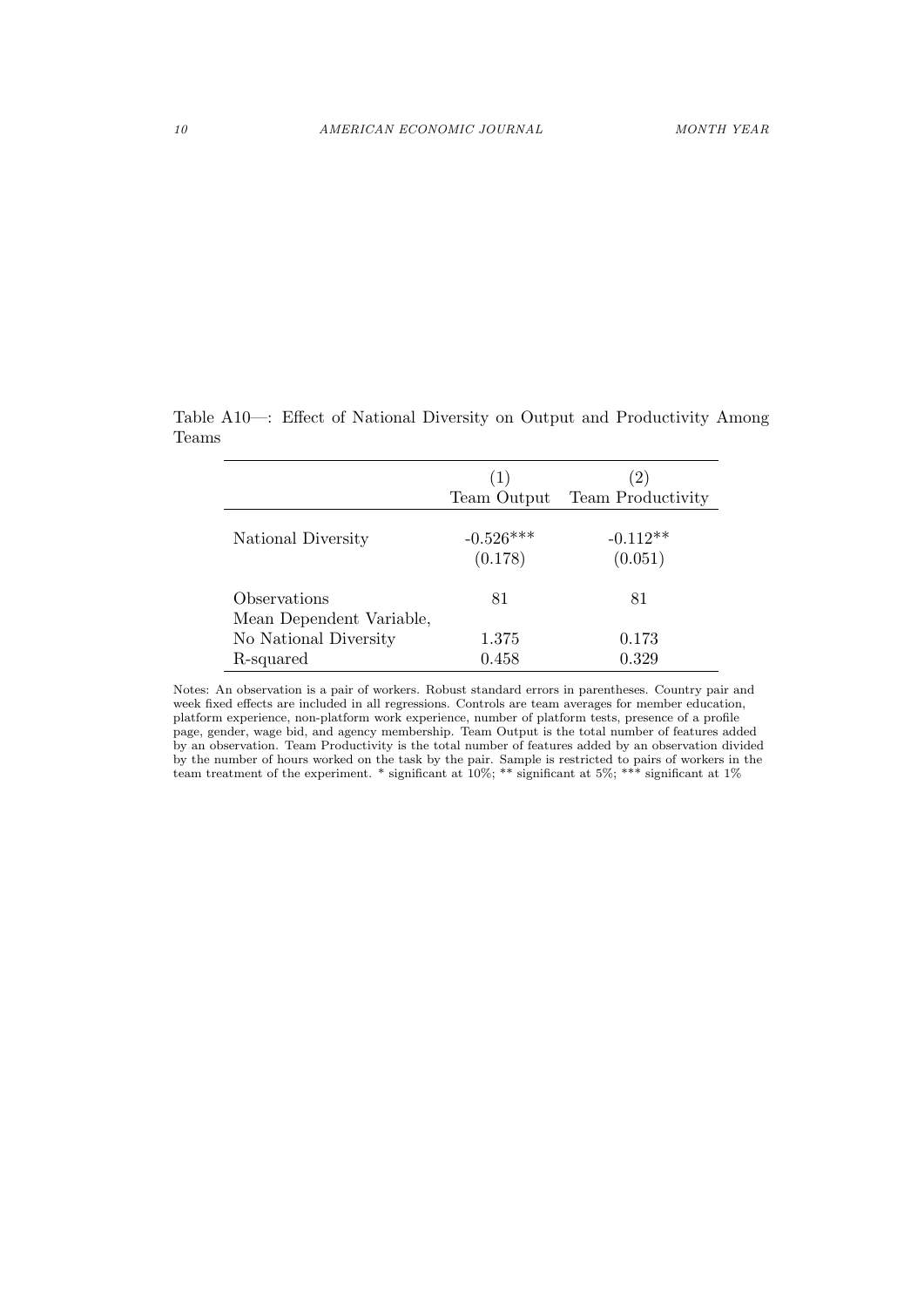|                                                        | (1)      | (2)      | (3)          | (4)        |  |
|--------------------------------------------------------|----------|----------|--------------|------------|--|
|                                                        | Output   |          | Productivity |            |  |
| Team Work                                              | 0.433    | 0.176    | $0.154***$   | $0.130**$  |  |
|                                                        | (0.422)  | (0.459)  | (0.056)      | (0.059)    |  |
| Log of Geographic Distance s                           | 0.035    | 0.011    | $0.019**$    | 0.011      |  |
| Between Pair Member                                    | (0.044)  | (0.056)  | (0.009)      | (0.009)    |  |
| Log of Geographic Distance Between                     | $-0.069$ | 0.026    | $-0.029**$   | $-0.016$   |  |
| Pair Members* Team Work                                | (0.066)  | (0.092)  | (0.011)      | (0.013)    |  |
| National Diversity*Team Work                           |          | $-0.623$ |              | $-0.113**$ |  |
|                                                        |          | (0.387)  |              | (0.043)    |  |
| $H_o$ : Team Work+National Diversity*<br>$Team Work=0$ |          | $0.100*$ |              | $0.001***$ |  |
| Observations                                           |          |          | 119          |            |  |
| Mean Dependant Variable,                               |          |          |              |            |  |
| Independent Work                                       | 1.000    |          | 0.123        |            |  |
| R-squared                                              | 0.265    | 0.305    | 0.288        | 0.356      |  |

| Table A11—: Effect of Geographic Distance & National Diversity on Pair Per- |  |  |  |  |  |
|-----------------------------------------------------------------------------|--|--|--|--|--|
| formance                                                                    |  |  |  |  |  |

Notes: An observation is a pair of workers. Robust standard errors in parentheses. Country pair and week fixed effects are included in all regressions. Controls are team averages for member education, platform experience, non-platform work experience, number of platform tests, presence of a profile page, gender, wage bid, and agency membership. Sample includes all pairs for which city of residence was available for both contractors. Output is the total number of features added by an observation. Productivity is the total number of features added by an observation divided by the number of hours worked on the task by the pair. The H*o*: Team Work+National Diversity\*Team Work=0 row reports the p-values of this test. \* significant at 10%; \*\* significant at 5%; \*\*\* significant at 1%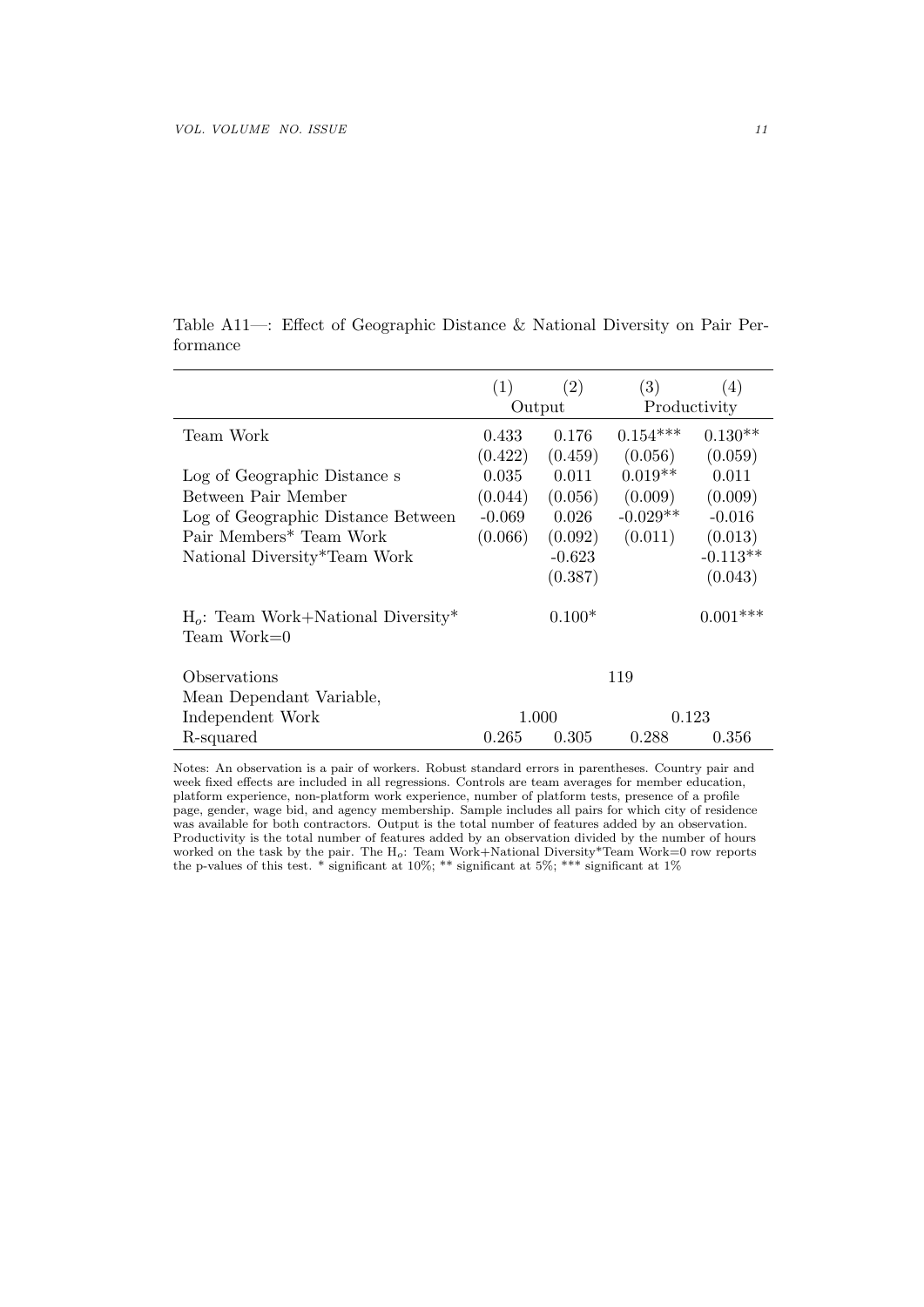|                                                  | (1)      | (2)          |
|--------------------------------------------------|----------|--------------|
|                                                  | Output   | Productivity |
|                                                  |          |              |
| Team Work                                        | 0.253    | 0.045        |
|                                                  | (0.227)  | (0.032)      |
| Different Skill Sets                             | $-0.336$ | $-0.022$     |
|                                                  | (0.253)  | (0.044)      |
| National Diversity*Team Work                     | $-0.395$ | $-0.128**$   |
|                                                  | (0.338)  | (0.053)      |
| National Diversity *                             | 0.347    | $-0.023$     |
| Different Skill Sets                             | (0.363)  | (0.072)      |
| Team Work *                                      | 0.197    | 0.059        |
| Different Skill Sets                             | (0.329)  | (0.062)      |
| National Diversity * Team Work *                 | $-0.573$ | $-0.085$     |
| Different Skill Sets                             | (0.465)  | (0.086)      |
|                                                  |          |              |
| $H_o$ : Team Work+National Diversity*Team Work=0 | 0.572    | $0.045*$     |
|                                                  |          |              |
| Observations                                     | 162      | 162          |
| Mean Dependant Variable Independent Work         | 1.062    | 0.135        |
| R-squared                                        | 0.298    | 0.288        |

Table A12—: Effect of Team Work & National Diversity on Performance by Pair Skill Differences, Interaction

Notes: An observation is a pair of workers. Robust standard errors in parentheses. Country pair and week fixed effects are included. Controls included in regression are team averages for member education, platform experience, non-platform work experience, number of platform tests, presence of a profile page, gender, wage bid, and agency membership. Output is the total number of features added by an observation. Productivity is the total number of features added by an observation divided by the number of hours worked on the task by the pair. The H*o*: Team Work+National Diversity\*Team Work=0 row reports the p-values of this test. \* significant at  $10\%$ ; \*\* significant at  $5\%$ ; \*\*\* significant at  $1\%$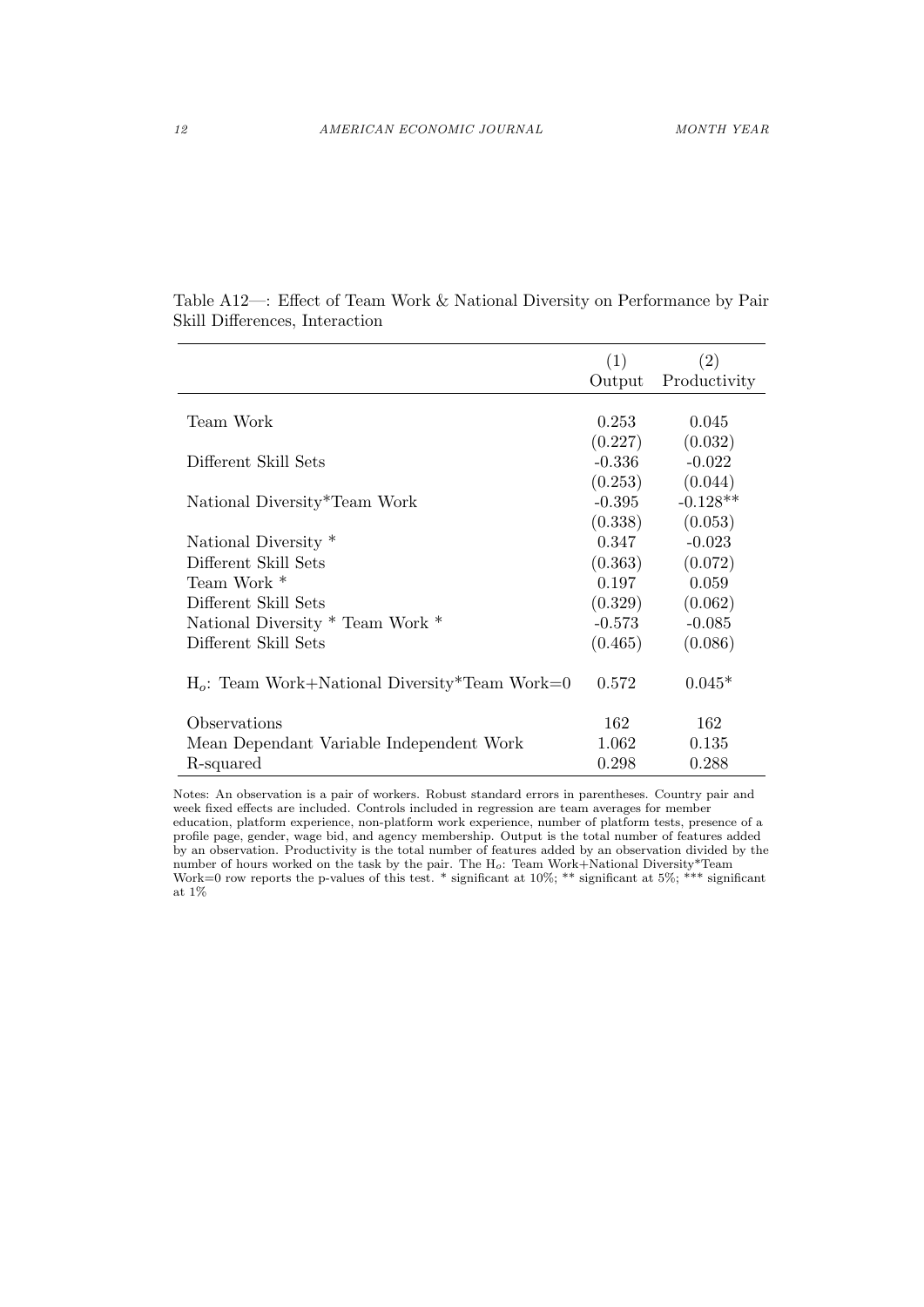## DATA  $APPENDIX<sup>2</sup>$

*Below is the document sent to contractors hired for the job used in this experiment.* I would like some customizations made to DokuWiki, an open source PHP-based wiki engine. DokuWiki uses plan text files so it does not need a database. The site is internal, not available to the public internet so I cannot share the URL with you. For more information on DokuWiki, see http://en.wikipedia.org/wiki/DokuWiki and https://www.dokuwiki.org/features.

The task is as follows: Please add as many of the below *Javascript/PHP* features in the attached code as possible and submit the code with the added features as soon as you have added everything you are able to. One feature is*Javascript/PHP* only and one uses both *Javascript/PHP* and *PHP/Javascript* (you are to work on the *Javascript/PHP* part of this task). You will be paid for eight hours of work on this project and all eight hours of work must be performed on Day of the week, Month Date. Another contractor from country teammate is from has been hired to work on the *PHP/Javascript* features in this code. **You and this contractor will be working on this in the team room at the same time so please communicate with each other to work through this task together/You will work independently of this contractor**. Unfortunately I am the hiring manager and I have little knowledge of the technical aspects of the task. Therefore, I am not available to answer questions so just do the best you can. Please send me your output and let me know which features you were able to add once the eight hours is up. Please also update your memo to let me know what you are working on. Thanks again!

You can login with the username "admin" and the password "asdf".<br>You'll likely need to fix the permissions on the data/ directory so that the web server can write to them You'll likely need to fix the permissions on the data/ directory so that the web server can write to them (probably chwon -R www-data data/, where www-data is the user which your webserver runs as). PHP Task

Login using either username or email address

Currently users must use their username to login. Allow them to use either their username or their email address to login.

For example, the "admin" user has the email address "admin@example.com" and the password "asdf". Allow the "admin" user to login either by entering the username "admin" and the password "asdf" OR by entering the email address "admin@example.com" and the password "asdf".

Javascript Task

Make a popup for the login dialog.

Currently clicking "login" directs the user to a new page. Update this link so that, when clicked, a popup containing the login form is shown (similar to, for example, http://www.meetup.com/).

Combined Javascript & PHP Task

Show when a page is being edited.

Make the "edit page" text red when the current page is being edited.

Use AJAX to poll the server every 15 seconds checking to see whether the current page is being edited. If it is, change the color of the "edit page" text to red. Change it back to the original blue when the page is no longer being edited.

For example, if Alice and Bob both have the start page open, then Alice clicks "edit this page", the color of the "edit page" text in Bob's web browser should change to red. Once Alice finished editing the page (either by cancelling the edit or saving the new page) the color of the "edit page" text should return to the original blue.

### *Appendix B1. Supplementary Job Posting Information*

This section describes additional information about the job posting information beyond what was described in section II of the paper. Other than the title of the job and the job description, the information available to contractors on job postings is standardized by oDesk. In particular, oDesk posts employer information on all job postings to applicants can see how many contracts employers have hired for on the site, how much they have spent and feedback from previous hires. In addition, all job postings have to specify the estimated time the contract will last and the approximate number of hours per week the job will require. Both of these measures must be selected by the employer from a list of pre-specified options. Screenshots of the Javascript and PHP job postings used for the experiment are provided in the appendix of this paper.

2 Italicized words indicate content that varies by the type of coding language the contractor was hired to complete. Bolded words indicate content that varies by whether contractors are in the team work treatment or not.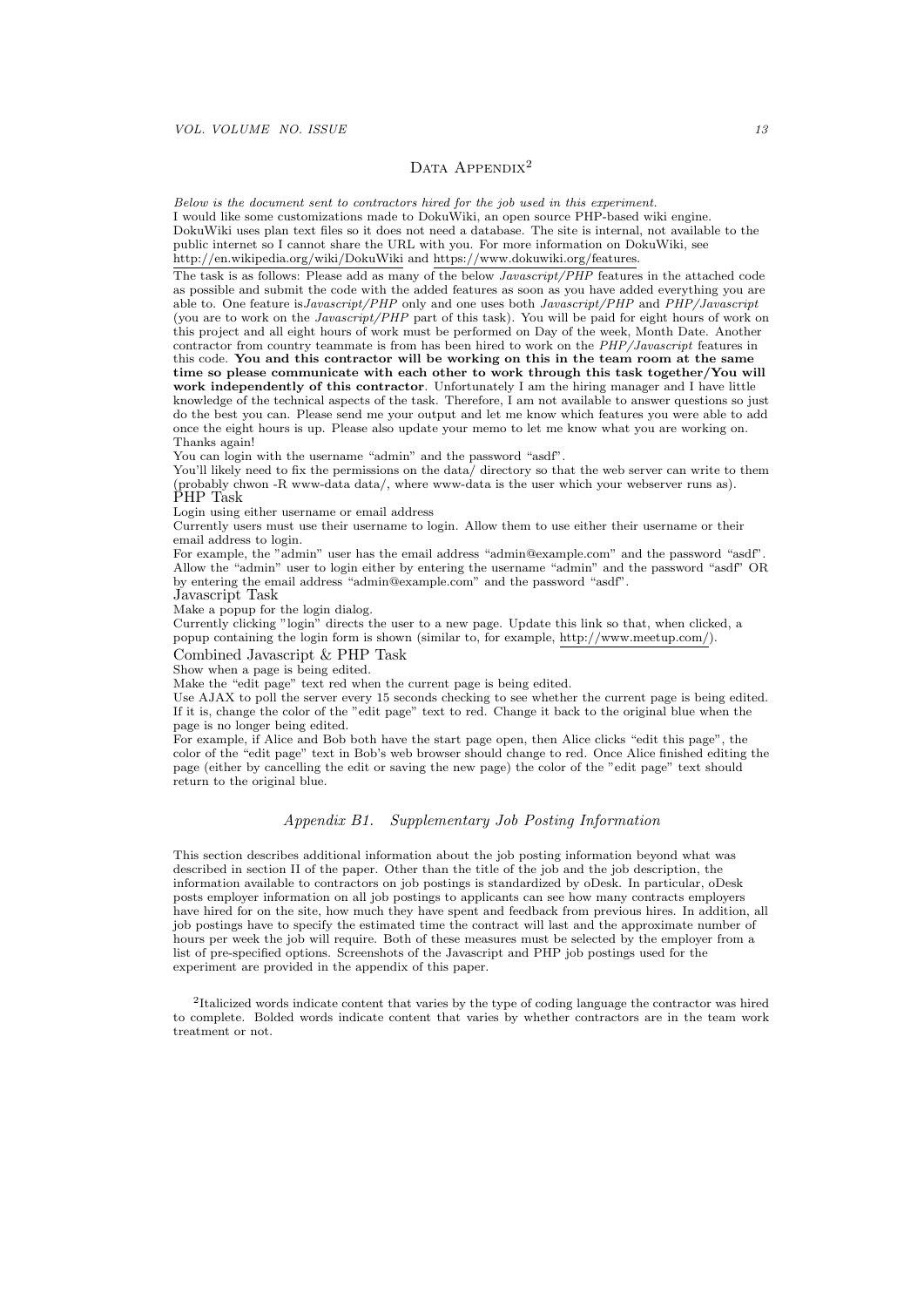An important requirement of oDesk job postings for the purposes of this experiment is that employers must specify at the time of posting which team room contractors hired for the job will work in. Once hired, contractors cannot be removed from this team room. Therefore, to ensure that contractors in the team work treatment were only able to communicate about this task with their teammate and that those in the independent work treatment were not able to communicate with any other contractors about the task, one job posting for each participant was required. This institutional feature of the site made it necessary to determine which jobs would allow team work among pairs of contractors and which would not before contractors were able to apply for them. However, job postings do not indicate which team room the hired contractor will work in, and the job postings do not differ by treatment group so applicants cannot have known in advance of being hired whether they would be working with a teammate or not.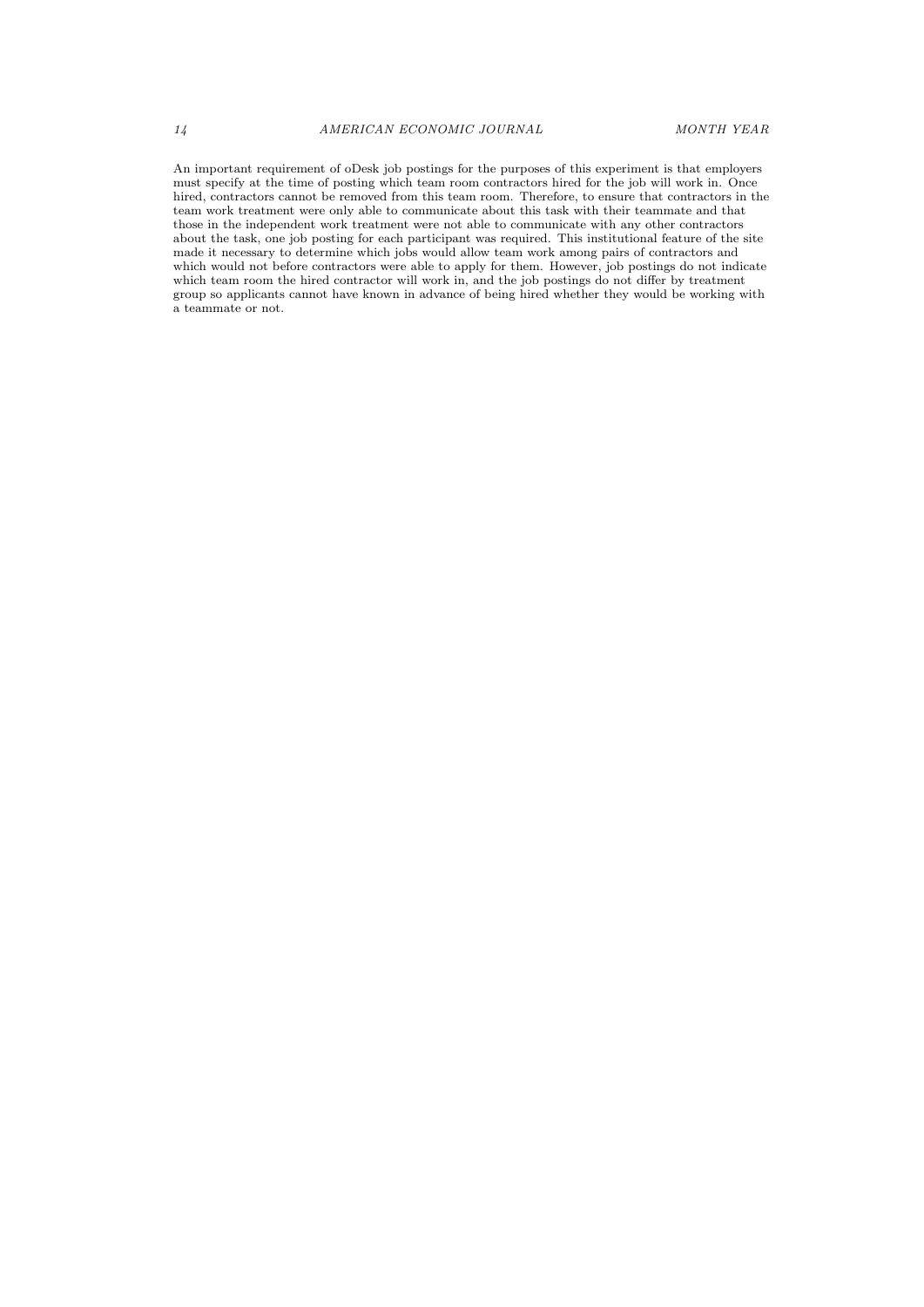*Below are screenshots of the Javascript job posting and the PHP job posting. The employer work history and feedback is blocked out to protect the privacy of contractors on the site.*

| <b>Javascript Features</b>                                                                                                                                                                                                 |                                                                  | <b>Job Overview</b><br>Type:                                         |
|----------------------------------------------------------------------------------------------------------------------------------------------------------------------------------------------------------------------------|------------------------------------------------------------------|----------------------------------------------------------------------|
| Hourly - Est. Time Less than 1 week, As needed - Less than 10 hrs/week - Posted 2 hours ago                                                                                                                                |                                                                  | Hourly<br>Workload:<br>As needed - Less than 10 hrs/week             |
| <b>Job Description</b>                                                                                                                                                                                                     |                                                                  |                                                                      |
| I'd like to hire contractors to add some Javascript customizations to DokuWiki, an open source PHP-based wiki<br>engine, within 8 hours. The work will have to be performed Saturday, January 5, please don't apply if you |                                                                  | Less than 1 week<br>Posted:<br>January 4, 2013                       |
|                                                                                                                                                                                                                            |                                                                  | Planned Start: January 5, 2013                                       |
|                                                                                                                                                                                                                            | cannot work on the 5th. No PHP knowledge is needed for this job. |                                                                      |
| <b>Skills Required</b>                                                                                                                                                                                                     |                                                                  |                                                                      |
| javascript                                                                                                                                                                                                                 |                                                                  | Category:<br><b>Web Development</b><br>Sub-Category: Web Programming |
| <b>Preferred Oualifications</b>                                                                                                                                                                                            | <b>Client Activity on this Job</b>                               |                                                                      |
| Hourly Rate: \$1.00/hr - \$4.00/hr                                                                                                                                                                                         | Last Viewed: 2 2 hours ago                                       |                                                                      |
|                                                                                                                                                                                                                            | Applicants:<br>9                                                 | <b>About the Client</b>                                              |
|                                                                                                                                                                                                                            | Interviewing:<br>$\Omega$                                        | Canada (UTC-06)                                                      |
|                                                                                                                                                                                                                            |                                                                  | Member Since February 27, 2011                                       |
| $\oplus$ Applicants (9)                                                                                                                                                                                                    |                                                                  | <b>E Dayment Method Verified</b> 2                                   |
|                                                                                                                                                                                                                            |                                                                  | ***** (4.96) 34 reviews                                              |
| Client's Work History and Feedback (50)                                                                                                                                                                                    |                                                                  | <b>Total Spent:</b><br>\$984                                         |
|                                                                                                                                                                                                                            |                                                                  | Hours Billed:<br>227                                                 |
|                                                                                                                                                                                                                            |                                                                  | Johs Posted:<br>158                                                  |
|                                                                                                                                                                                                                            |                                                                  | Paid Contracts:<br>52                                                |
|                                                                                                                                                                                                                            |                                                                  | Open Jobs:<br>$\overline{2}$                                         |
|                                                                                                                                                                                                                            |                                                                  | Active Contracts: 44                                                 |
|                                                                                                                                                                                                                            |                                                                  |                                                                      |
|                                                                                                                                                                                                                            |                                                                  |                                                                      |
|                                                                                                                                                                                                                            |                                                                  |                                                                      |

# Figure B1. : Javascript Job Posting